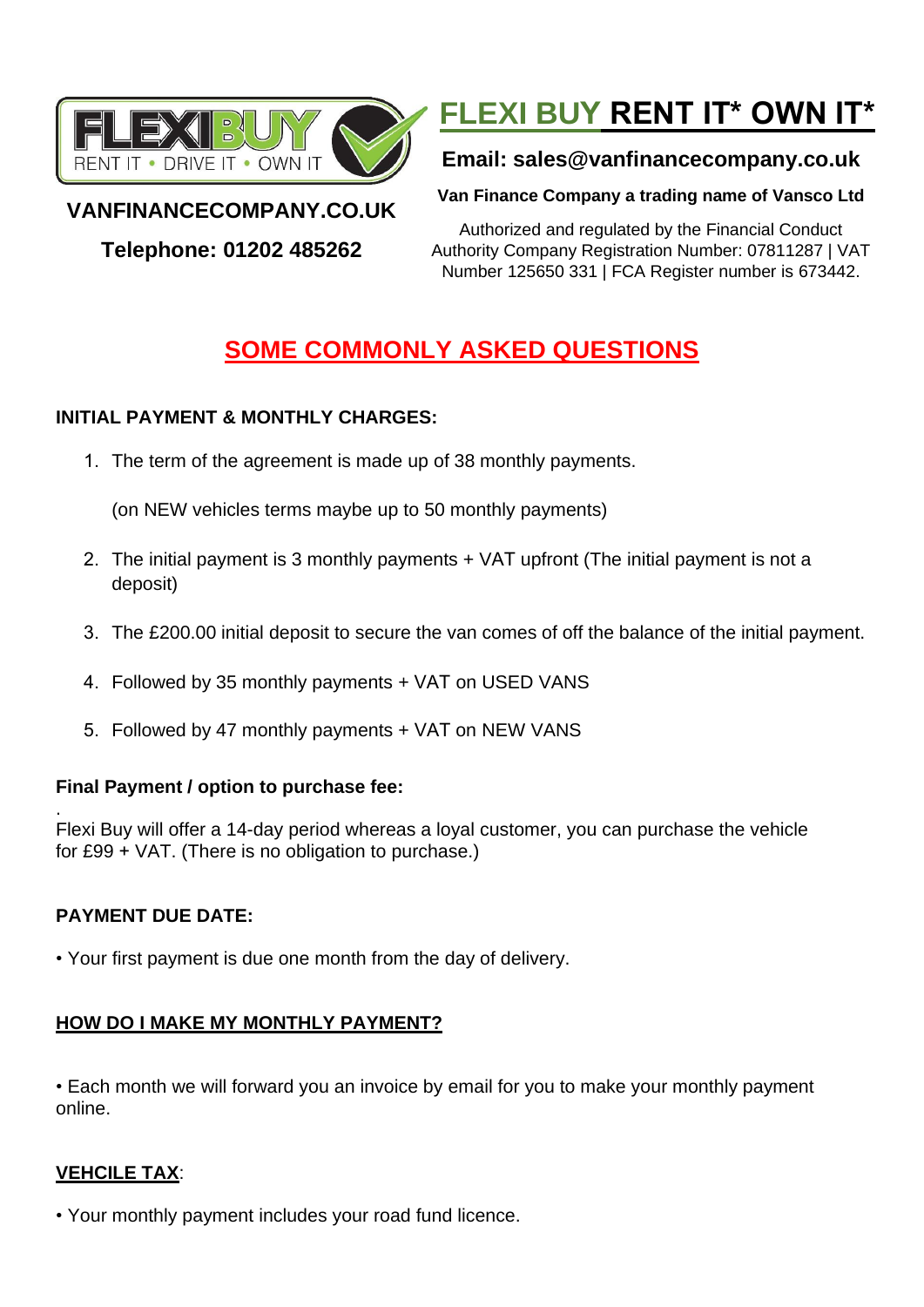#### **VEHICLE MOT(s)**

• We supply the vehicle with a new MOT or an existing MOT of no less than 9 months remaining.

• You are responsible for subsequent MOTs after the current MOT has expired and any additional MOTs required for the duration of the hire agreement.

#### **SERVICING:**

• The vehicle will undergo an oil and filter service before we deliver the van to you.

• You are responsible for subsequent services in line with the manufactures schedule for the duration of the rental agreement (Please enquire if service interval information is required)

#### **LOGBOOK**:

• The logbook and any additional paperwork including any spare keys are retained by us till the agreement is completed. If a copy of the logbook is required for permit purposes or work reasons, please contact us.

#### **WARRANTY / COVER**

• The van comes with 3 months or 3000 miles warranty cover, the warranty covers engine and gear box if you need to make a claim during the first 3 months of delivery please call our aftercare department.

• After the 3 months warranty cover has expired you are responsible for any costs to repairs on the vehicle for the duration of the agreement.

#### **CANCELATION**

• You can return the vehicle at any point by giving 28 days' notice with no cancellation fees (fees may apply for damage, excess mileage, or outstanding payments due)

#### **MILLAGE RESTRICTIONS**

• Maximum of 35K per year, if your millage is likely to exceed the 35,000 per annum please call our Flexi Buy office to notify us as we may be able to adjust the term of the hire to accommodate the additional millage.

#### **TRACKER / IMMOBILISER**

• Each vehicle Is fitted with a tracker / immobiliser, in the event your vehicle is stolen please notify our office.

• On the rare occasion we do reserve the right to immobilise a vehicle if a customer has missed payments and contact has not been established.

#### **LATE PAYMNETS**